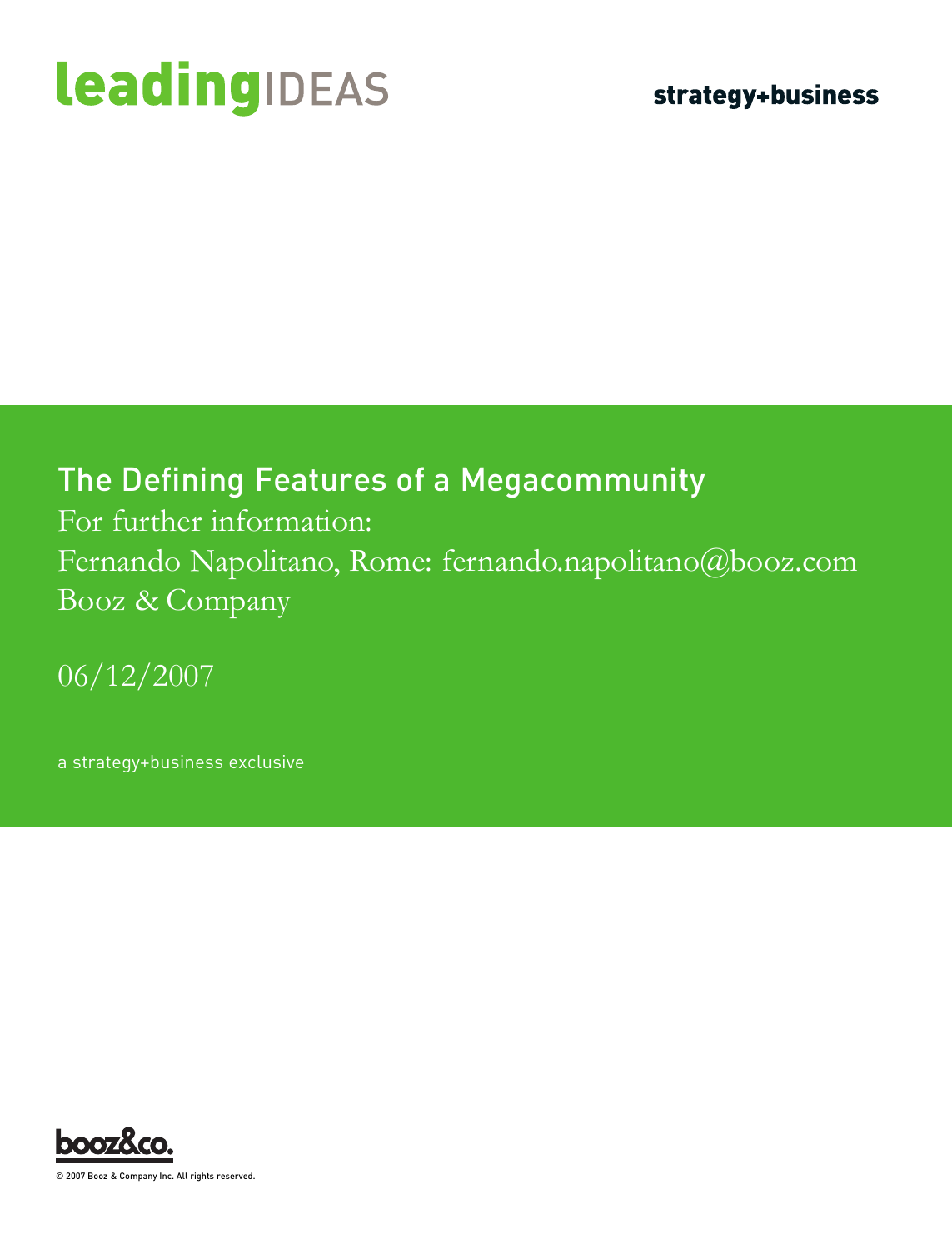## The Defining Features of a Megacommunity

A primer for creating successful multipartite initiatives to solve critical problems that embraces the talents of government, business, and civil society.

**by Chris Kelly, Mark Gerencser, Fernando Napolitano, and Reginald Van Lee**

oday, issues that significantly affect global and<br>national security, economic well-being, and the<br>health and safety of citizens around the world<br>have become law challenges to decision makers in the national security, economic well-being, and the health and safety of citizens around the world have become key challenges to decision makers in the public sector, private sector, and civil society. These are large-scale issues of unprecedented complexity: confronting global climate change, rebuilding urban infrastructure, combating water scarcity, preparing for pandemics, dealing with aging populations, preventing terrorist attack, and maintaining quality of life in the face of globalization. At first glance, these problems seem intractable. But in an era of expanding global networks and interdependence, they cannot be ignored.

Such problems cannot be solved by government, business, or civil society alone. It takes a megacommunity. Leaders of many organizations must work together toward common goals, without any one of them being in control of the whole system. A megacommunity initiative therefore combines focused conversation, deliberate development of leadership capabilities, and results-oriented action in an open-ended network of leaders from multiple organizations. During the last few years, conducting this kind of work in a variety of settings in Europe, North America, and Asia, we have identified five critical elements. Two of them, *three-sector engagement* and an *overlap of vital interests,* can be thought of as preconditions. If they can be found in the social soil of an area, then a megacommunity can grow there.

The other three elements, *convergence*, *structure*, and *adaptability*, are critical features of the megacommunity design. An initiative that takes them into account has a far greater chance of success than an initiative that ignores them. These three features are not necessarily obvious; they require conscious attention. That's why it is so important to spell them out, as we do here.

**Three-sector engagement.** The megacommunity concept goes far beyond such well-meaning single-sector approaches as sustainable development or corporate social responsibility, both of which often represent an ongoing obligation or duty rather than a collective movement toward a mutual aim. Unlike public–private partnerships, which typically focus on relatively narrow purposes and tend toward limited alliances (in other words, they operate only as long as their formal agreements stay in effect), megacommunities take on much larger goals. They are ongoing and mutable over time, and they demand a highly engaged orientation from the leaders, and many of the members, of the various organizations involved.

Megacommunities are also different from public–private partnerships. Traditionally, such partnerships are struck between governments (or intergovern-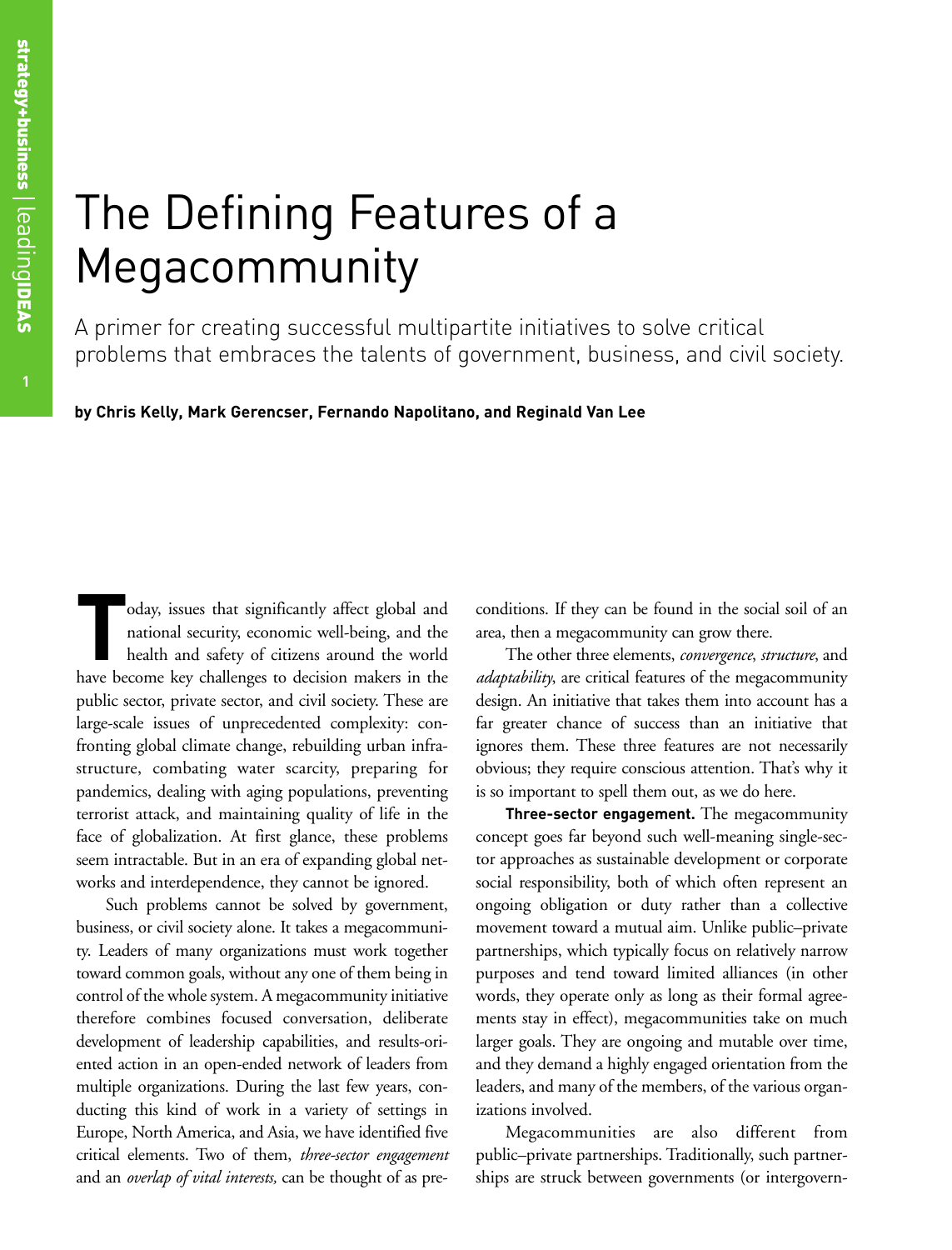#### **Chris Kelly**

(kelly\_chris@bah.com) is a vice president with Booz Allen in McLean, Va., focusing on policy and strategy for law enforcement, intelligence, and homeland security clients. He has a background in public–private partnerships as well as social risk management and enterprise risk management.

#### **Mark Gerencser**

(gerencser\_mark@bah.com) is managing director, global government markets, with Booz Allen. Based in McLean, Va., he serves government clients worldwide. He previously led the firm's business in information assurance and enterprise resilience.

#### **Fernando Napolitano**

(napolitano\_fernando@bah.com) is a vice president with Booz Allen based in Rome and managing director of the firm's Italian office. He specializes in organizational and change leadership, and has worked extensively in telecommunications, media, and aerospace. He is a board member of Enel SpA.

#### **Reginald Van Lee**

(van\_lee\_reggie@bah.com) is a senior vice president with Booz Allen Hamilton in New York. He co-leads the firm's engagements focused on the not-for-profit sector and has worked extensively with private- and public-sector clients on enterprise resilience, strategic transformation, and high-performance organizational design.

mental organizations such as the U.N. or NATO) and companies. Although public–private partnerships work in certain circumscribed, contract-bound situations, their dual-sector nature is a common limitation. They rarely develop the capabilities needed, for example, to address the new, seemingly boundless, and ever-evolving issues of sustainable globalization.

Among other things, a megacommunity's triplesector nature addresses the fact that civil society is often left out of the public–private equation. As shown by the case of Enel SpA described in "The Megacommunity Manifesto" (by Mark Gerencser, Fernando Napolitano, and Reginald Van Lee, *s+b*, Summer 2006) — in which a large utility company regained its legitimacy by engaging the citizens of the Veneto region of Italy increased transparency and speed of information makes the civil society component ever more significant and vital to success. It becomes a bigger, stronger player.

But that's not the whole story. The three-sector approach also provides leverage for retention of local identity alongside creation of a viable middle class and competitiveness on the global playing field. It represents a movement in which contact with the outside world, instead of draining jobs and making a local system vulnerable, strengthens the quality of life, economic vitality, and community health so important to our global future.

Examples of the three-sector approach in practice range from planetwide systems, such as the community of corporations, governments, and NGOs concerned with rain forest management and conservation, to local enterprise-related environments, such as the Harlem Small Business Initiative (also described in "The Megacommunity Manifesto").

The Harlem Initiative example begins to clarify the

specific benefits that each sector brings to the table. Business — the private sector — brings a resource base, an action agenda, depth in problem solving, and capital. Government — the public sector — brings the rule of law, the promise of long-term stability, sovereignty, a tax base, and natural resources. The civil sector brings accountability, sensitivity to how the issues at play might affect the individual and the environment, and credibility in arenas where business and government fall short.

Involvement in a megacommunity allows any participating part of any sector to use the abilities, the understanding, and even the prejudices of the other sectors. When these sectors work together, there is the potential for a kind of "swarm intelligence" to emerge, one that allows community members to generate innovative ideas, create new energy around the topic, and identify different ways of approaching the issue. It also means that more participants are available to do what needs to be done.

At the same time, and on the most individual level, megacommunity participation keeps anyone from being shut out.

**An overlap of vital interests.** One of the surprising aspects of megacommunities is that, most likely, you are already part of one without realizing it. In fact, you may be part of several. Although formal megacommunities are consciously developed, they usually grow out of the latent megacommunities that surround us. Before the involvement of the William J. Clinton Foundation, for example, Harlem's small business environment was a latent megacommunity. Latent megacommunities almost always exist when the following features are present:

*1. A shared issue:* Members of a megacommunity do not necessarily need to have the same objectives, but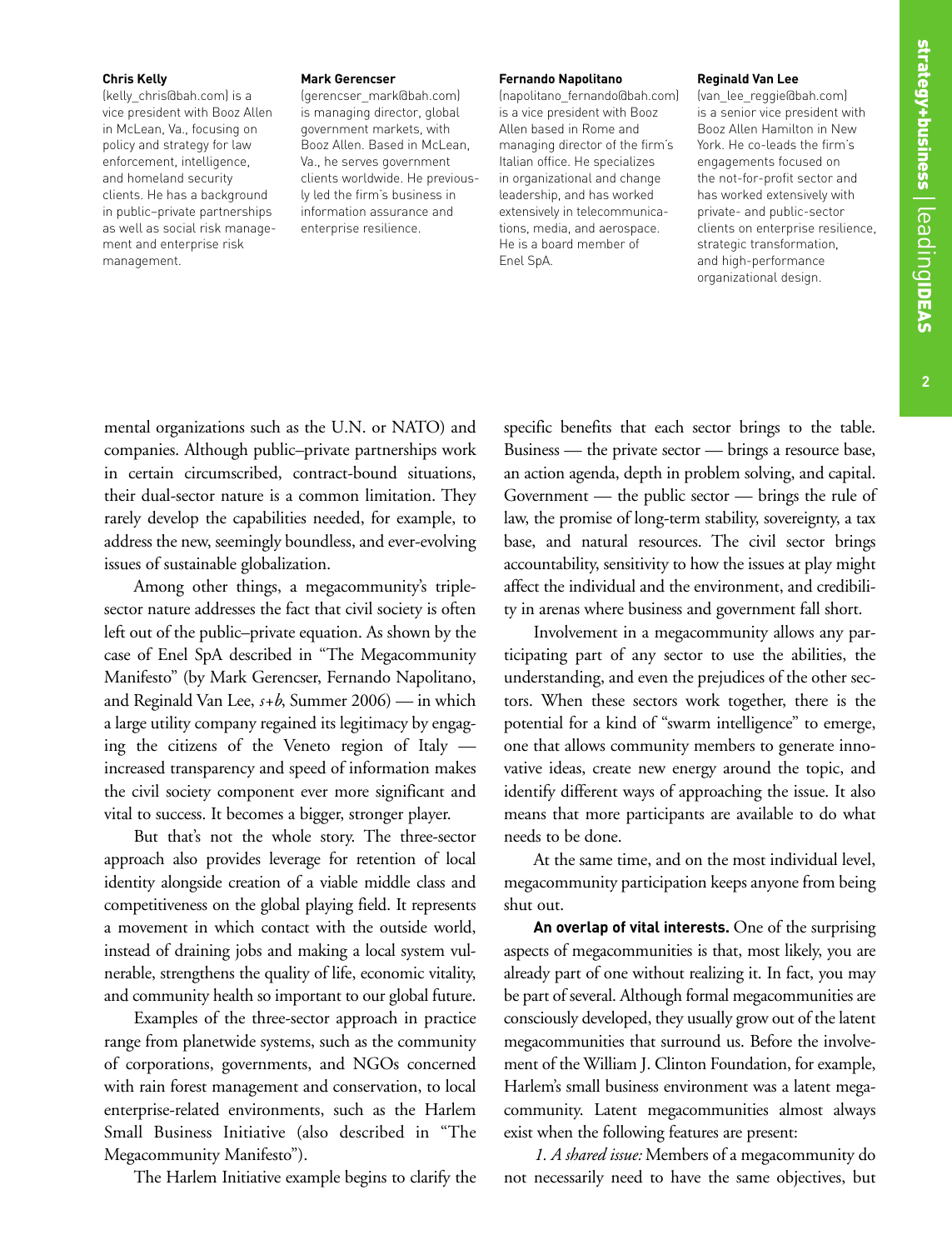they must have a mutual concern, such as global warming or the threat of terrorism; a mutual resource in their care, such as oil, water, or the Amazon rain forest; or a mutual aspiration, such as education, health care, or enhanced business interaction. Everything starts with a shared issue — which is why we say that, given a common mission or interrelated operations, all organizations are de facto members of the megacommunities in which they are engaged. In fact, organizations cannot opt out of a megacommunity unless they change their mission. As long as you are engaged in fighting AIDS in Africa you are automatically part of that megacommunity, even if you don't participate directly in it. You will be drawn in through the network that connects all organizations engaged in that endeavor.

*2. A shared sense of local impact:* A megacommunity forms not only around a problem but also around those areas where the impact is felt, and that impact can come from the inside or outside. Some examples, such as Enel in Veneto and the Harlem Initiative, are geographically specific. But whereas the Harlem megacommunity grew around a preexisting need in the community at large, the Enel example demonstrates something different about the geographic dynamic. When a new business attempts to move into a new area, a latent megacommunity can be tapped for the benefit of all the stakeholders in the region.

Shared geography is not always a prerequisite for megacommunity impact. Because technology has allowed the instantaneous transfer of money, images, and ideas around the world, along with far higher levels of human mobility than in the past, "local" communities are neither constrained nor protected by age-old boundaries of geography and demography. A vendor in a remote village in Costa Rica or India is bound, through communication, trade, and an increasing number of common interests, to an urban resident of Paris or Hong Kong. Although Enel's effort in Veneto is a geographically specific case, Enel's effort in general can be seen as part of a much larger latent megacommunity — one focused on worldwide energy issues. Keeping this in mind, all latent megacommunities, no matter how global, can be perceived as having formed around issues that are "local" or have localized impact.

Together, shared issues and localized impact naturally result in an overlap of vital interests. The megacommunity approach seems to be the most powerful way to bring these interests into workable, sustainable alignment. But there is no guarantee that a megacommunity will be created. Even when the latent potential is there, a few more decisive features must be present.

**Convergence.** Before a formal megacommunity begins to coalesce, there must be more than an overlap of interests. There must be a convergence of commitment toward mutual action. It is as if, like a stone poised to roll down a hill, a latent megacommunity must convert its potential energy into kinetic motion.

This convergence may happen spontaneously, as in the case of a natural disaster, when need suddenly intensifies. But most likely, convergence will occur when each separate constituency affected by an issue realizes that its progression has achieved a plateau; that is, when additional efforts do not produce further improvement.

Whenever this convergence occurs, either spontaneously or through deliberate action, something shifts in the community's capabilities. Instead of continuing to fight each other or to cede authority to some governmental or quasi-governmental body, leaders come together as equals to develop a plan of action. One cannot participate in a megacommunity with the intent to disrupt or undermine the effort. The commitment toward mutual action must be genuine or the megacommunity will not work.

An individual organization may be able to jumpstart a megacommunity, but only when leaders of different organizations within the latent megacommunity consciously engage does a true megacommunity begin to take shape. In fact, as the Harlem Initiative shows, a latent megacommunity at first may not even contain all the members it needs. At this stage, the need to reach out for additional, different, and complementary support becomes evident. Although such factors as the Internet enable more convergence among the three sectors, the sectors will not necessarily come together on an active megacommunity level of their own accord. As a matter of fact, the inherent purpose of each sector is often at odds with that of the others, which precludes them from naturally coalescing. If active, complete megacommunities did spontaneously evolve, we would have many more today than we do. Their scarcity is a clear indication that they do not form naturally. They must be consciously made to converge.

**Structure.** For a megacommunity to operate effectively, there needs to be an explicit formative stage. There must be a set of protocols and organizing principles that bring a degree of order: typically a more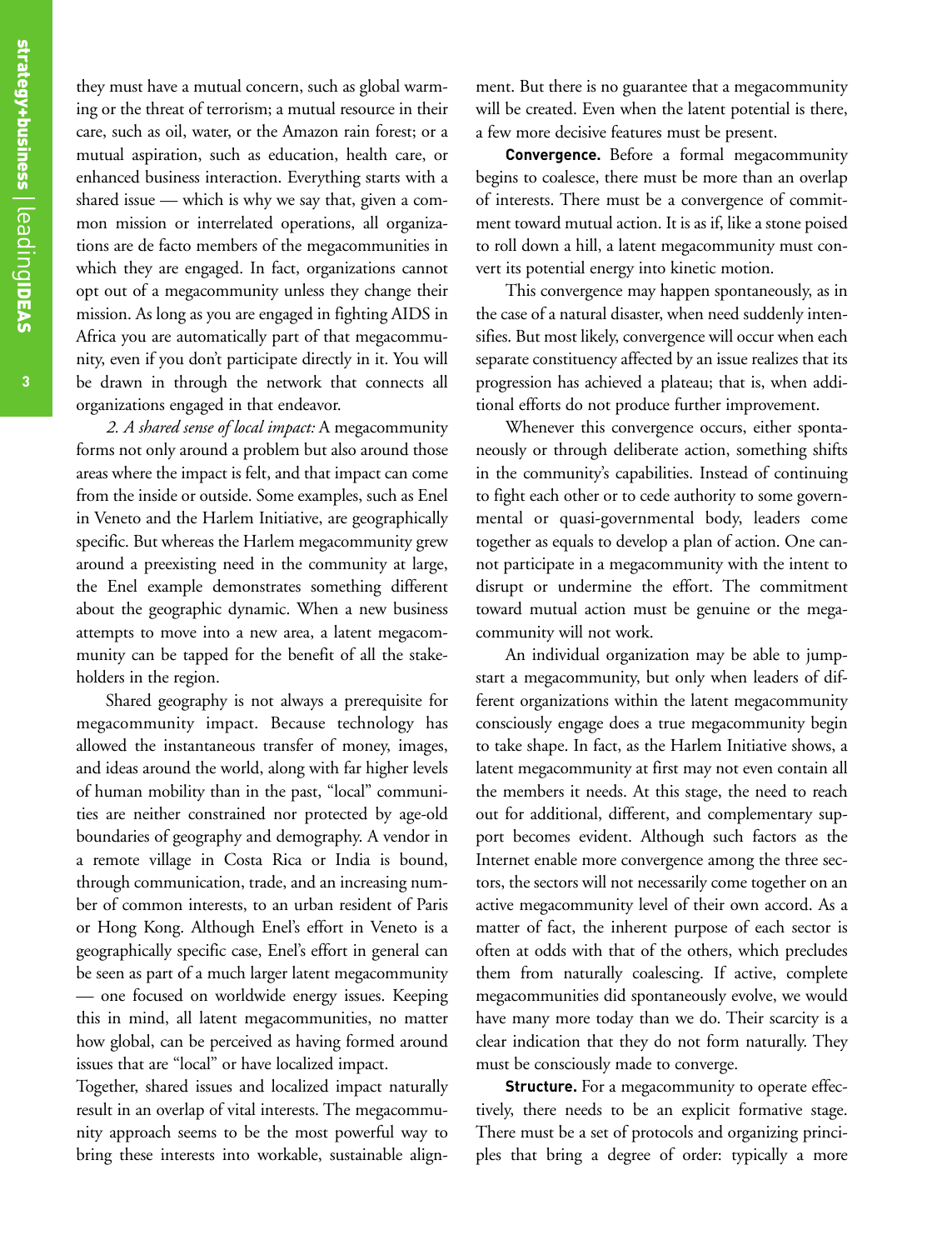resilient, adaptable type of order than the structure one would find in a conventional hierarchical arrangement, or even in a joint venture or public–private partnership. There must be an agreement to use these protocols based on some sense of joint mission. And these protocols must allow for the best use of dynamic tension among the sectors.

Complex issues naturally draw people into networks. As a result, the structure of a megacommunity — based as it is on overlapping issues — exhibits many properties of a network. The shift from the dual-sector public–private partnership to the triple-sector nature of a megacommunity takes us automatically into a networked environment. Becoming part of a network is not only a natural outcome of three-sector engagement, it's also a welcome one, because the phenomenon of high-performing networks is a guaranteed way to truly galvanize productivity and get results.

The field of network studies has emerged in recent years to analyze and explore the phenomenon. A network, in organizational terms, is a set of connections among people allowing interactions and influences to flow among them over time. Network analyses of megacommunities typically capture the relationships among participants in terms of "nodes" and "connections." These connections are not legally binding contractual relationships, as we would see in a service-level agreement with a service provider, or the kind of formal agreements that characterize public–private partnerships. Rather, these are relationships forged by the overlap of vital interests and hardened by the commitment toward mutual action. They are as compelling and concrete as the issues on which they are based.

As social scientists who have been examining social networks over the past three decades show us, communities that acknowledge and tap into differences are generally more successful than those that cling to homogeneity. The true value of a community, and of a megacommunity, is its diversity. Smaller, tighter networks are less useful to their members than networks with many loose connections — in this field referred to as "weak ties" — to individuals outside the main network. As the Harlem Initiative proved, the need to reach out for additional, different, and complementary support is essential, marking megacommunities, in network jargon, "scale-free" (that is, they can scale up at will, and they're unlimited). Typically, megacommunities will form "open" networks, with many weak ties and social

connections through which members are more likely to introduce new ideas and opportunities, as opposed to "closed" networks, with many redundant ties.

We believe that members of all three sectors must develop a better understanding of network forces, in addition to market forces, as they design megacommunity initiatives. Networked operating models continue to jump to the forefront as organizations seek to improve efficiency and effectiveness. Networks are being used to achieve radical new levels of organizational integration and performance. Understood as a network, a megacommunity can achieve the same result for a group of organizations.

**Adaptability.** Consider, on the one hand, the static nature of many public–private partnerships. When conflicts or new issues arise, such partnerships do not always allow for pathways along which the parties can respond. Their highly focused engagement has no dynamic dimension to it. The terms are set as part of the partnership. They are locked down.

Megacommunities, on the other hand, are much more dynamic. They are open to new members and entrants, continually poised for new activities, and deliberately open to change in their objectives and methods.

Over time, a healthy megacommunity becomes more effective in its purpose. It develops an increasingly common language that is used by people from all three sectors who belong to it. With sustained connections and continued interactions, participants in megacommunities develop bonds, intellectual pathways, enhanced linguistic abilities, and even a higher capacity for critical thinking and problem solving around the set of vital interests that caused the megacommunity to form in the first place.

Another important aspect of a megacommunity's adaptability is the fact that when changes occur, they do so without hierarchical decision making and external intervention. The megacommunity constantly evolves and learns, almost like a living entity. But this evolution is not guided by command and control. Instead, things happen through alignment, through the collective behavior of all members. The sum of those behaviors is the essence of the megacommunity.

In an electronic network, for example, when information packets coursing through a computer conflict with each other and overflow each other's buffers, causing overall performance to go down, an adaptive network management control capability kicks in and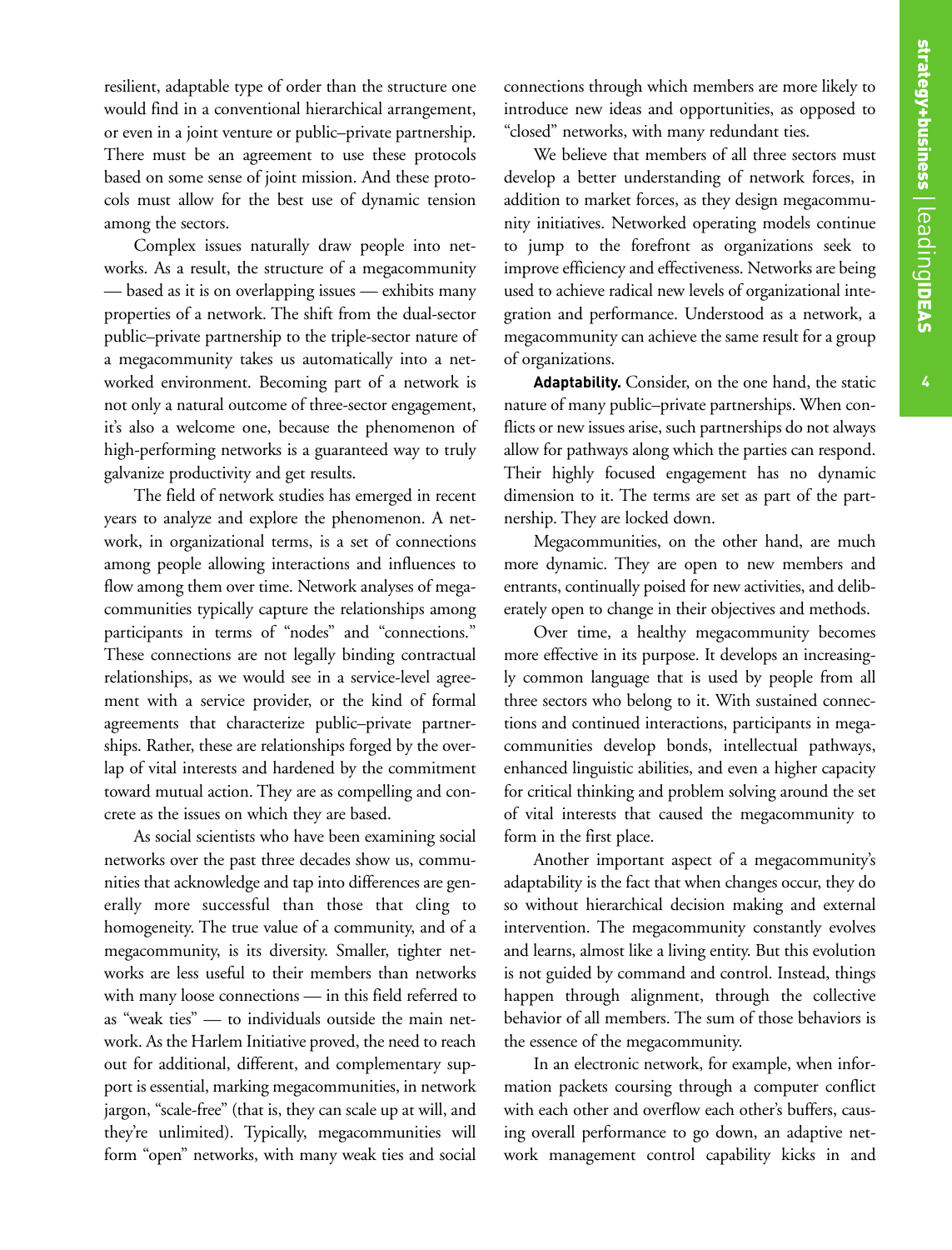adjudicates the problem. This is not some centralized decision-making system — it is a distributed capability operating as an integral part of the network's design. The concept of megacommunity introduces a similar sort of network management control mechanism in human systems, one that minimizes friction over time and improves the entire network's efficiency. With no central decision-making entity and no explicit leader of the megacommunity, this represents the only efficient and effective way to manage the network. Although everyone within a megacommunity has influence, no sector or sector chief is truly in charge. One might call it a "control-free zone."

An observer might reasonably wonder why a comfortable chief executive or head of a government agency or NGO would be interested in operating in a controlfree zone in the first place. But transcending the need for central control is a common situation in large, complex systems such as electrical power grids or environmental control systems. In fact, the newest network structures represent a shift from bounded networks, with central control, to unbounded networks. Unbounded, or, as we've termed them, scale-free, networks are characterized by distributed administrative control without central authority. They combine previously fragmented operations into more focused processes open to many organizational participants.

This network feature is clearly mirrored in megacommunity operations — which is not to say that megacommunities thrive on chaos, with no clear leadership. Indeed, in the initial stages, the megacommunity needs some person, group, or sector to precipitate, align, and catalyze the latent energies being raised. This will generally take the form of an "initiator," or group of initiators, doing something explicit to put the elements in place. But those initiators must be prepared to cede this central leadership role as the megacommunity coalesces and grows, or they may be seen as co-opting local or other interests. Of course, each sector and organization involved continues to have its own leadership in place, and within organizations there are leaders or groups assigned to furthering and monitoring megacommunity interaction. Still, no one possesses the title of "megacommunity CEO."

#### **Megacommunity Leadership**

In the current operating environment, leaders — business executives as well as leaders in government and civil society — need to understand the significance of their

participation in systems larger than their own organizations. The megacommunity style of interdependence is more effective than conventional hierarchical forms of leadership precisely because it deliberately involves people at many levels in many forms of collaborative leadership. To succeed and sustain the system, it is better to adopt the most inclusive approach possible, and to specifically draw on the knowledge of the private, public, and civil sectors.

The recognition of the five megacommunity dynamics in this article represents a new starting point for mutual action on a local and global scale. As leaders are drawn into megacommunities, they will learn to raise new types of questions about the problems confronting them, and they will gain profoundly in their ability to successfully conceive and implement new answers.  $\pm$ 

#### **Resources**

Juanita Brown and David Isaacs, *The World Café: Shaping Our Futures through Conversations That Matter* (Berrett-Koehler, 2005): A methodology of megacommunities. www.amazon.com/dp/1576752585

Viren Doshi, Gary Schulman, and Daniel Gabaldon, "Lights! Water! Motion!" *s+b*, Spring 2007: How to reinvigorate our electricity, water, and transportation systems by integrating finance, governance, technology, and design. www.strategy-business.com/article/07104

Amitai Etzioni, *From Empire to Community: A New Approach to Industrial Relations* (Palgrave, 2004): The founder of communitarianism posits a global society with megacommunity-like qualities. www.amazon.com/dp/1403965358/

Mark Gerencser, Fernando Napolitano, and Reginald Van Lee, "The Megacommunity Manifesto," *s+b*, Summer 2006: The authors make the argument that great leaders understand how to influence others in megacommunities that they are unable to control. www.strategybusiness.com/article/06208

Jane Jacobs, *Systems of Survival: A Dialogue on the Moral Foundations of Commerce and Politics* (Random House, 1992): The celebrated urban planner on why political and business leaders routinely misunderstand each other. www.amazon.com/dp/0679748164

Reggie Van Lee, Lisa Fabish, and Nancy McGaw, "The Value of Corporate Values,"  $s+b$ , Summer 2005: Corporate values as the foundation for organizations that want to play a bigger role in solving global problems. www.strategy-business.com/article/05206